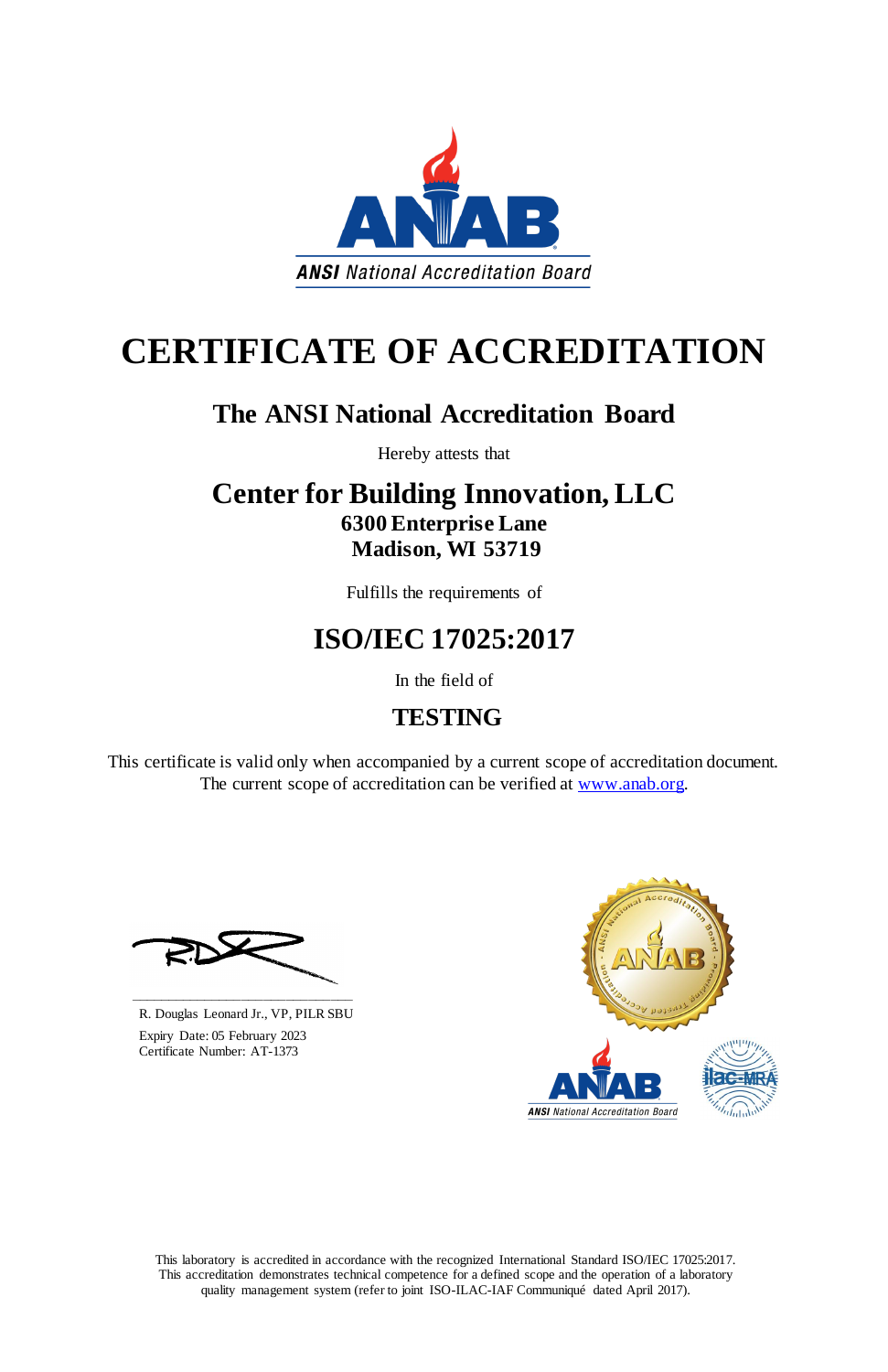

#### **SCOPE OF ACCREDITATION TO ISO/IEC 17025:2017**

#### **Center for Building Innovation, LLC**

6300 Enterprise Lane, Madison, WI 53719 John Fredrick 608 310 6739 [jfredrick@qualtim.com](mailto:jfredrick@qualtim.com) Website: www.cbitest.com

#### **TESTING**

Valid to: **February 5, 2023** Certificate Number: **AT-1373** 

**Mechanical – Construction Materials**

| <b>ITEMS, MATERIALS OR</b><br>PRODUCTS TESTED | <b>SPECIFIC TESTS</b><br><b>OR PROPERTIES</b><br><b>MEASURED</b> | SPECIFICATION,<br><b>STANDARD</b><br><b>METHOD OR</b><br><b>TECHNIQUE USED</b>   | *DETECTION<br><b>LIMIT/ RANGE/</b><br><b>EQUIPMENT</b>                                          |
|-----------------------------------------------|------------------------------------------------------------------|----------------------------------------------------------------------------------|-------------------------------------------------------------------------------------------------|
| Building Systems                              | Compression,<br>Deflections,<br>Tension, & Flexure               | ASTM E72, E73, E455,<br>E564, E2126, E2127,<br>E2322<br>$\&$<br>TPI <sub>2</sub> | Load Cells, Actuators,<br>String Potentiometers,<br>LVDT's, Pressure<br>Sensors, Deflectometers |